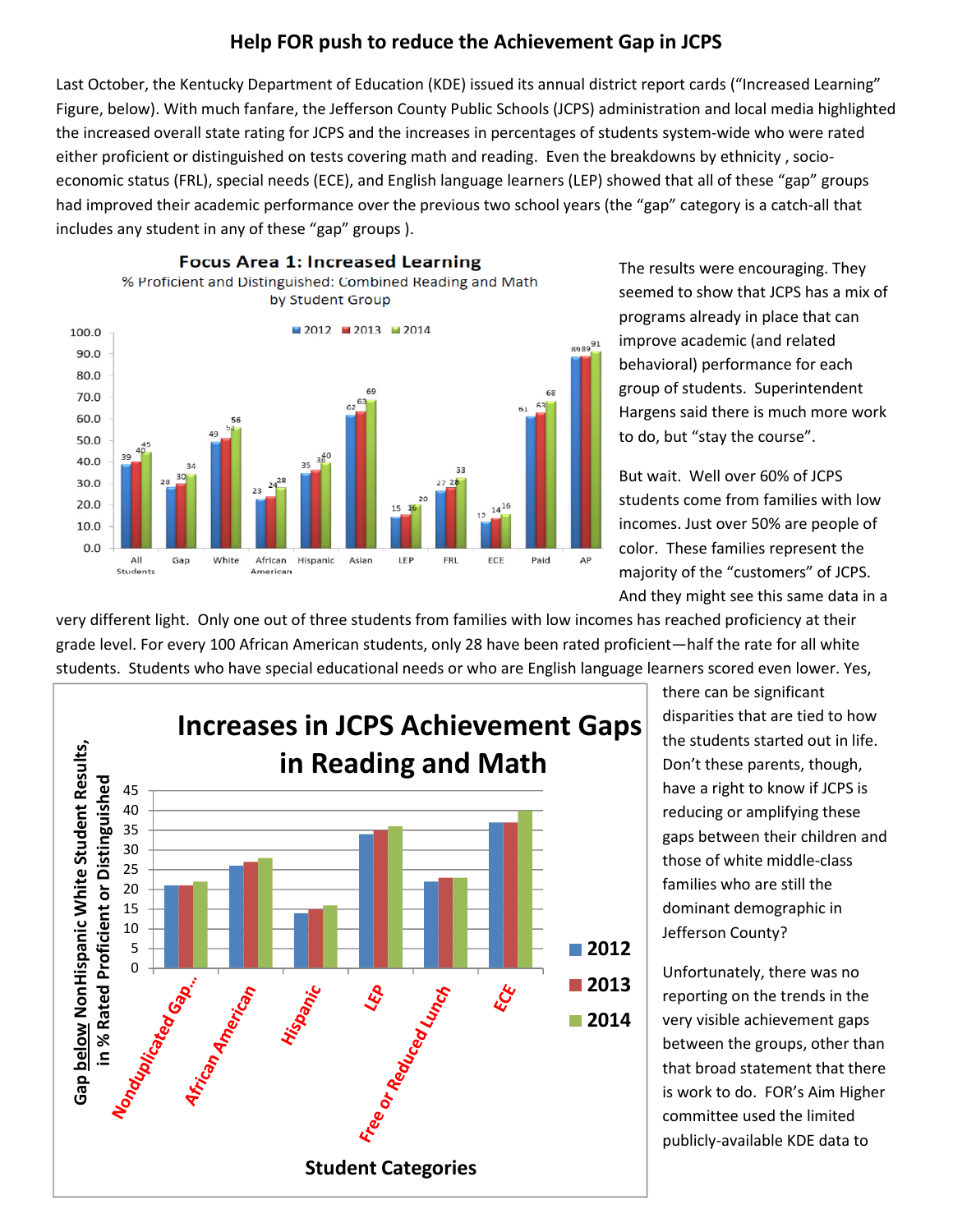take a simple look (" Increases in JCPS Achievement Gaps" figure).

The preliminary results are alarming. Even though all groups' proficiencies rise, the gaps—the differences in proficient ratings between the white student group and each gap group— increased for every gap group over the two school years. Every group improved, but the baseline white student group improved faster.

We need a measureable gap reduction target to bring focus on the evidence for programs that differentially help the gap students and to shift budgets accordingly. The goal of the shifts is to change the rates of improvement so struggling students catch up. JCPS needs to demonstrate and track its ability to help level the playing field for the majority of its students by the time they graduate.

There could be many other ways to evaluate the change in gaps (even though the data for this one is data the state relies on for evaluating the achievement progress). Defining that measurement tool is the job of the JCPS management and the Board of Education, with careful input and review from the community. Perhaps the size of the changes by this particular gap evaluation method are not statistically significant. The same question can be raised about the year-toyear achievement data itself. Some are concerned that measuring achievement results by the state's proficient" "rating can be "gamed" by focusing on mentoring "bubble" students—those whose test scores are just below proficient. And no credit is given for the hard work to mentor students who rated "novice"—the lowest score—so they reached the next level in skills—"apprentice". Alternatively, we could be measuring the change in the gaps between achievement score increases for all students below proficiency, group by group. This is a discussion long past due.

How might having a gap reduction metric and requiring hard evidence of success shift the resource decisions and program mix of JCPS and accountability for success? Here are some examples, drawn from Board meetings this year:

- If research showed more selective impacts on academic improvement, student/teacher ratios and teacher allocations would be further fine-tuned up and down on a classroom basis, not just overall school demographics;
- If evidence shows students respond better academically to teachers who " look like them", the Board could hold JCPS management accountable for far more aggressive efforts to increase in the percentage of minority teachers—which remains virtually unchanged for years;
- Out-of-school suspension (10,000+ a year) would be an unacceptable outcome for most behavior issues. Much more rapid, system-wide expansion of effective programs for assessment and targeted support before student behaviors deteriorate would maintain a classroom climate for learning and match troubled or disengaged students with appropriate resources ways of learning; and
- Overwhelming evidence for the value of major pre-K programs would drive a Board-driven, public campaign for implementation and shouldering the costs through tax increases.

JCPS and its board are reformulating their previous five-year vision (Vision 2015) this year. The board will be reevaluating goals at a retreat in late May. Now is the time for you to tell your school board member and the superintendent that-- for a public school system-- proficiency for all must be every bit as important as excellence for some. Tell them to:

- Require staff to begin immediately to collect JCPS and nation-wide evidence to find which combinations of programs rapidly improve academic achievement of gap groups;
- Require evidence of how programs affect achievement gap as you build the SY 2015-2016 budget. Drop what hasn't worked and "increase the bets" dramatically on the most effective programs, staffing, and facilities strategies;
- Put measurable Achievement Gap Reduction goals into Vision 2020—if you don't have a target, you can't reach it; and